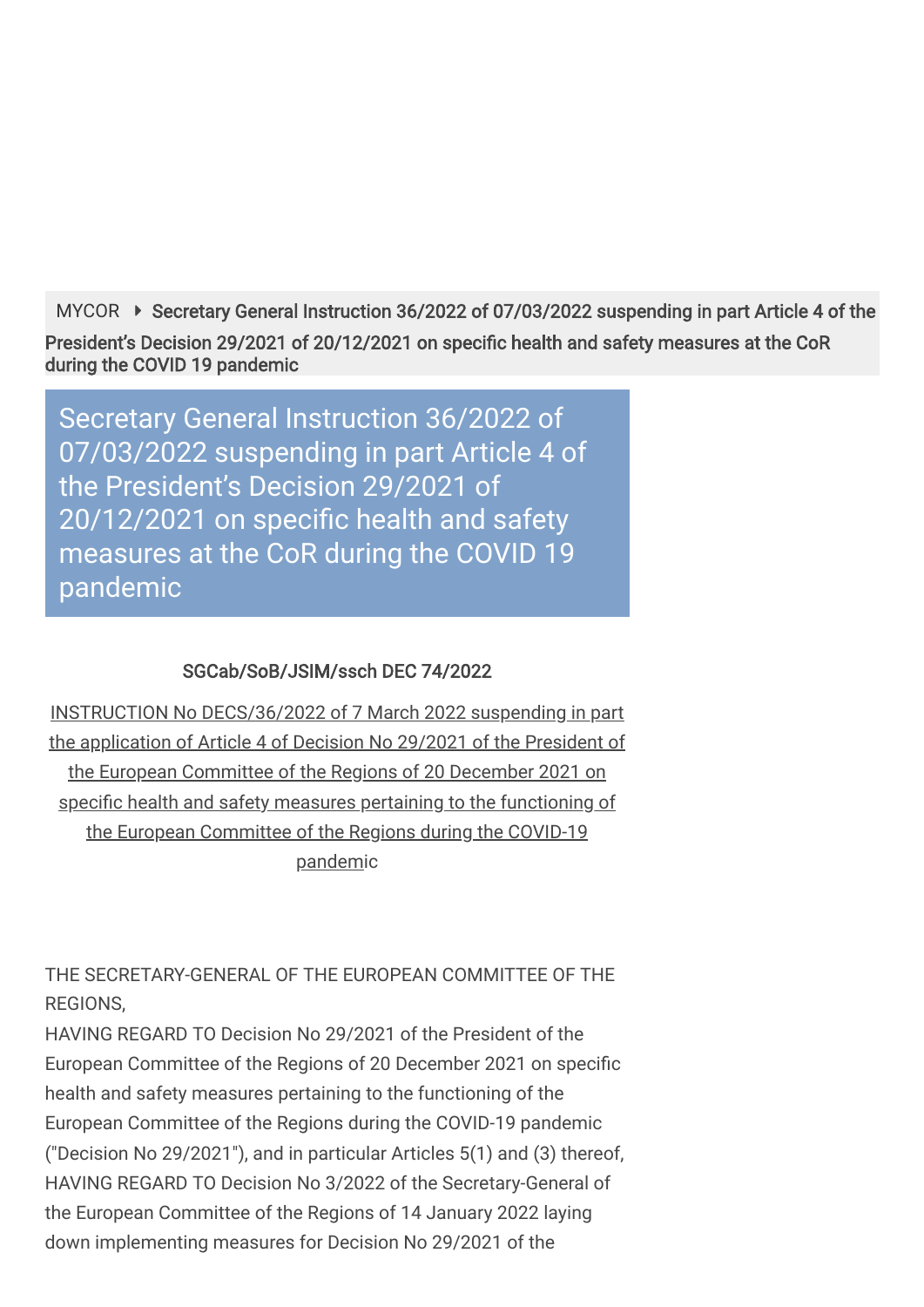President of the European Committee of the Regions of 20 December 2021 on specific health and safety measures pertaining to the functioning of the European Committee of the Regions during the COVID-19 pandemic ("Decision No 3/2022"), WHEREAS:

(1) Pursuant to Article 5(1) of Decision No 29/2021, the Secretary-General is empowered to issue instructions to further specify and give effect to any provision of that Decision.

(2) Pursuant to Article 5(3) of Decision No 29/2021, the Secretary-General is empowered to suspend in whole or in part the application of Article 4 of that Decision where the health and safety situation no longer requires such implementation.

(3) On 21 February 2022, the medical officer of the European Committee of the Regions ("the Medical Officer") advised in favour of discontinuing the verification of the EU Digital COVID Certificate ("EUDCC") currently carried out by EUDCC Screening Operators ("ESOs").

Rue Belliard/Belliardstraat 101 | 1040 Bruxelles/Brussel | BELGIQUE/BELGIË | Tel. +3222822009 | sgcab-cor@cor.europa.eu www.cor.europa.eu | @EU\_CoR | /european.committee.of.the.regions | /european-committee-of-the-regions | @EU\_regions\_cities CoR DECS/36/2022 - 07/03/2022

 $-2 -$ 

(4) On 22 February 2022, the members of the crisis management team of the European Committee of the Regions ("the CMT") recommended progressively discontinuing the verification of EUDCCs.

(5) In light of the current epidemiological situation in Belgium, and with due consideration to the opinion of the Medical Officer and the recommendations of the CMT, the Secretary-General deems it appropriate to instruct staff to comply with the following measures. HAS ISSUED THIS INSTRUCTION:

Sole Article

**Suspension** 

1. The application of Article 4(4) of Decision No 29/2021 shall be suspended for badge holders who enter the verified-access areas referred to in Article 2(1)(b), second indent1, of Decision No 3/2022. 2. ESOs shall no longer carry out a verification of the EUDCCs of the badge holders referred to in paragraph 1.

3. Organising entities shall no longer have to inform the Security Service in advance of any forthcoming verified-access area(s) referred